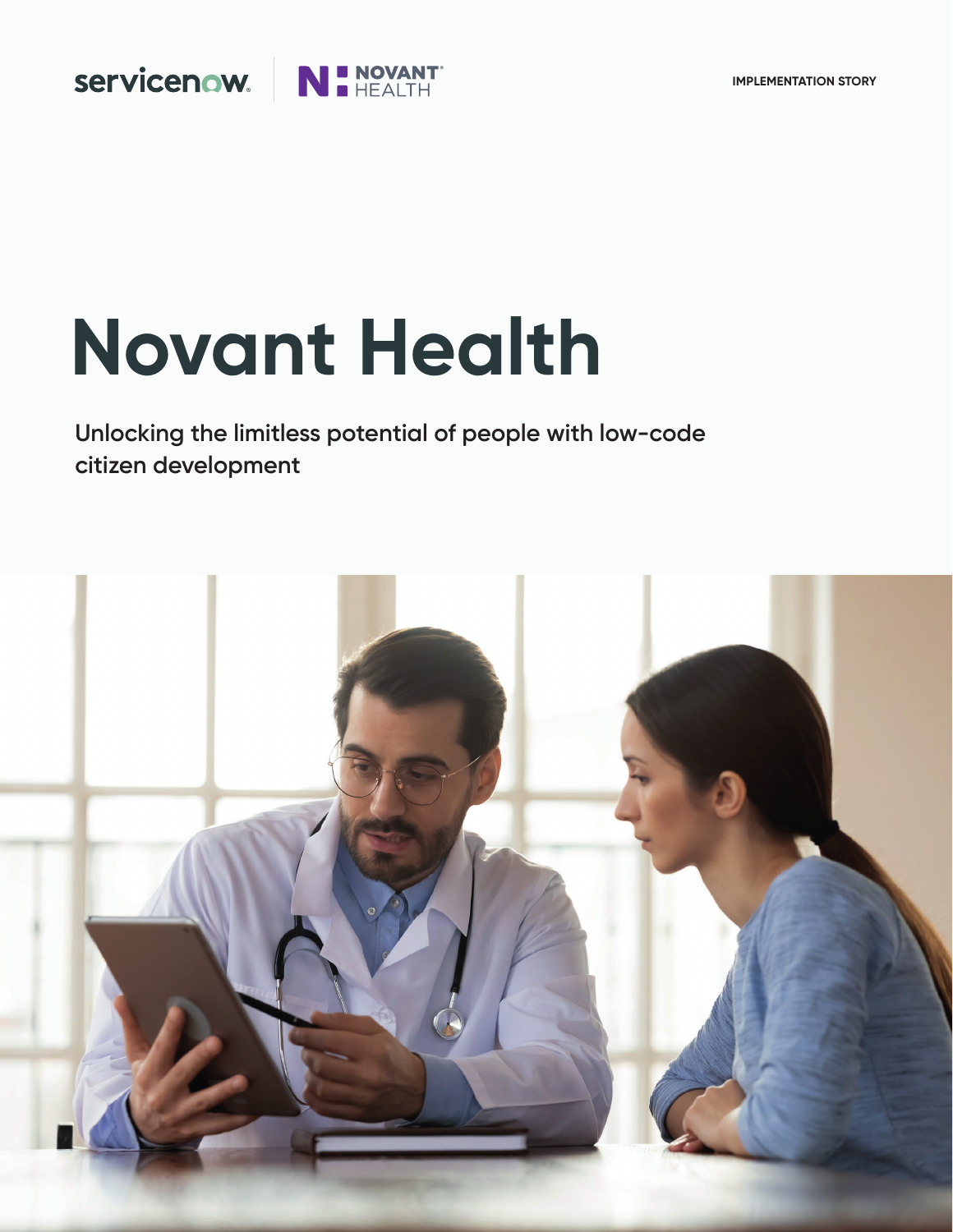

**Novant Health is an integrated healthcare network providing award-winning care across North and South Carolina and Georgia. More than 35,000 employees—including 2,300 physicians—are dedicated to the six million patients and families they look after every year.**

#### **Challenge**

Respond to the booming demand for workflow automation and new applications to be delivered at pace and scale

#### **Products**

- ServiceNow® App Engine
- Now Platform®
- ServiceNow® Integration Hub

#### **Solution**

Introduced a citizen development program, utilizing ServiceNow App Engine's low-code application development platform

## **Speed and agility are now mission-critical**

In the fast-moving, dynamic world of healthcare, every second counts. Novant Health is constantly striving to maximize the time its frontline doctors, nurses, and other healthcare professionals spend caring for patients. IT, administration, and support staff all play a crucial role in ensuring that high-quality, streamlined services contribute to the organization's core mission.

Novant Health's digital transformation journey had already begun when COVID-19 struck. However, the need for emergency IT services to be launched within days, along with the adoption of new ways of delivering care, resulted in a major acceleration of its digital strategy.

## **Boom in demand sets fresh challenges**

Novant Health's fantastic, technology-enabled response to the pandemic set up a fresh challenge for its IT leaders. Digital transformation benefits for the organization, its people, and its patients, have produced an exponential growth in internal requests for workflow automation and application to be delivered at pace and scale.

This boom in demand reflects a global phenomenon. Market research business IDC predicts that, by 2023, more than 500 million new apps will be developed worldwide.

**40%**  increase in development capacity

**22** day average to develop and launch new apps



**Industry: Healthcare** 



**Location:**  North and South Carolina, Georgia, United States



**People:**  35,000

**84**  new workflows built by citizen developers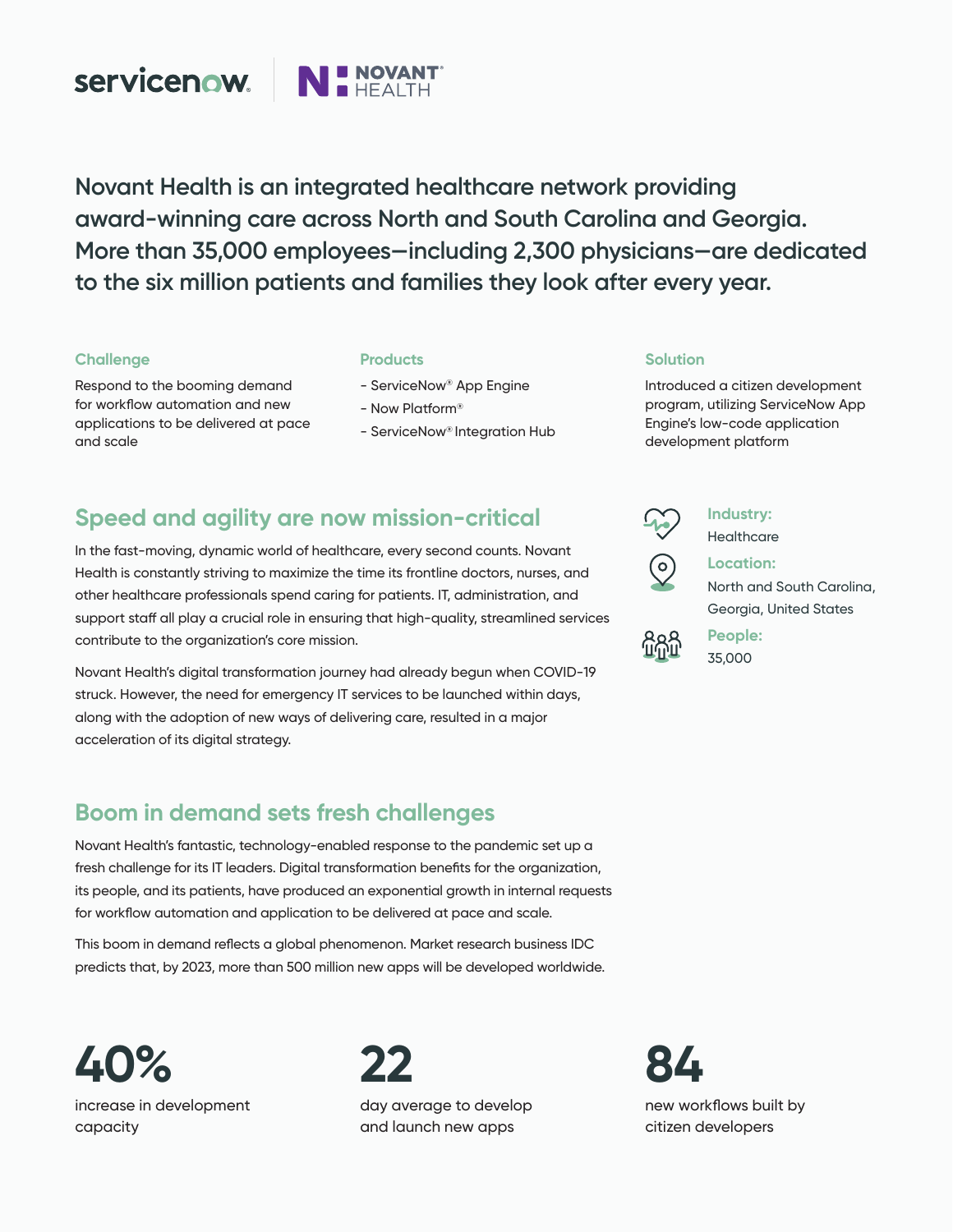## servicenow.



For Novant Health, this created an urgent need for more development capacity; a demand that its stretched team of professional IT developers could not fulfill without incurring substantial and unwanted additional employment costs.

To solve this conundrum, Novant Health capitalized on a fruitful, decade-long partnership with ServiceNow and kicked off a citizen development program. This journey quickly enabled individuals with any level of coding experience to build apps fast with low-code tools. Non-professional developers—with some IT understanding—received training and support to carry out a wide range of more basic development tasks, freeing up Novant Health professional developers to work on more specialized projects.

The result is radically increased internal development capacity in a highly cost-effective, quality-controlled environment.

"Our history with ServiceNow, seeing the evolution and investment ServiceNow has consistently made in the Now Platform, and how powerful it has become, made embracing citizen development a straightforward decision," explains Director of Service Delivery, Brian Nuernberg.

"Year-on-year we've seen enhancements made to the Now Platform that really encourage low and no-code development, which is exactly what we and our citizen developers need."

## **Governance and quality control**

Within Novant Health's IT service management operation, 16 team members joined the ServiceNow citizen development program. The program is powered by ServiceNow App Engine and supported by ServiceNow's best practice documentation as well as the extensive Now Learning library of low-code development training resources.

Citizen development training includes core app development components like Flow Designer for codeless workflow automation, and Integration Hub to ensure that all new development securely resides in Novant Health's IT-managed ecosystem. Daily Q&A sessions, run by Novant Health's own professional IT developers, enable citizen developers to get advice and guidance from their professional mentors, as they begin their development journey and gradually acquire more skills and confidence.

A comprehensive application development governance and quality control process—run throughout the entire development lifecycle—ensures that apps and solutions built by citizen developers are fully reviewed by IT and that they're a good fit for the organization. Strong guardrails in the process also ensure apps meet strict quality and security standards.



Citizen development provides a blueprint that many organizations can adopt to accelerate their digital journeys, and it's a highly scalable solution.

#### **Brian Nuernberg**

Director of Service Delivery Novant Health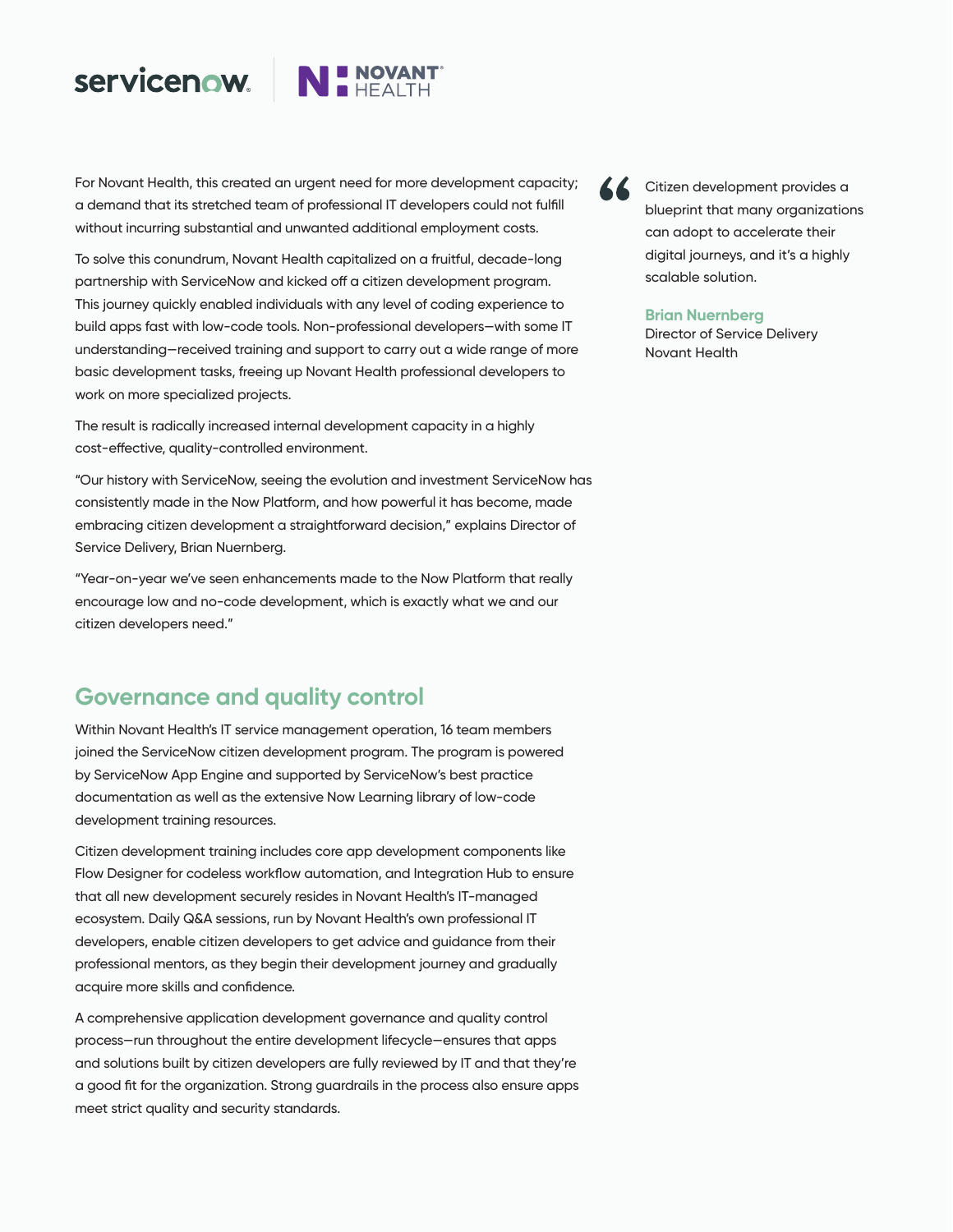# **Servicenow.** NINOVANT

# **Laser focus on high-value projects**

The result of proper application development governance is a proven citizen development app production system that can potentially be extended to other departments beyond the IT Service Delivery team such as HR, Cybersecurity Products and Services, Enterprise Information Management, and Supply Chain. This frees professional IT developers to focus on high-value, strategically important, enterprise-wide technology projects.

"Before citizen development we had professional developers spending lots of time doing important but very rudimentary tasks," says Brian. "Now they have the time to devote to complex developments that really expands how we use the Now Platform. This adds tremendous value. Also, by reviewing other developments carried out in the past, we can ensure that we always have best practices in place.

"The quality of work produced by our citizen developers is constantly improving. ServiceNow training provides both great foundational knowledge and additional skills that enable citizen developers to progress and take on more sophisticated projects."

By the start of 2022, Novant Health increased its application development capacity by 40%. Citizen developers are delivering new apps to the business in an average of just 22 days, often within a few days when necessary. They have built 84 new workflows and completed hundreds of enhancement projects.

## **Saving thousands of hours of nurses' time**

A key citizen development achievement is the creation of Novant Health's Flu App, which manages the administration of flu vaccines and tracks proof of evidence for outside organizations.

"The Flu App has saved thousands of hours each flu season," says Brian. "It has replaced lots of very manual, time-consuming tasks, with nurses having to document each flu vaccination by hand. Now, this process is completely automated. Recovering these hours is priceless and mission-critical—enabling our frontline colleagues to deliver remarkable patient experiences."

Citizen developers were also heavily involved in Novant Health's new Exemptions Application. This low-code built app is the approved way for Novant's 35,000 employees to register their medical and faith-based exemption from the otherwise mandatory COVID-19 vaccination.

"Multiple citizen developers, working closely with our professional developers, managed to get this fully functional app deployed within three weeks, including demos, peer reviews, and other quality control processes," says Brian.



Year-on-year we've seen enhancements made to the Now Platform that really encourage low and no-code development, which is exactly what our citizen developers need.

#### **Brian Nuernberg**

Director of Service Delivery Novant Health